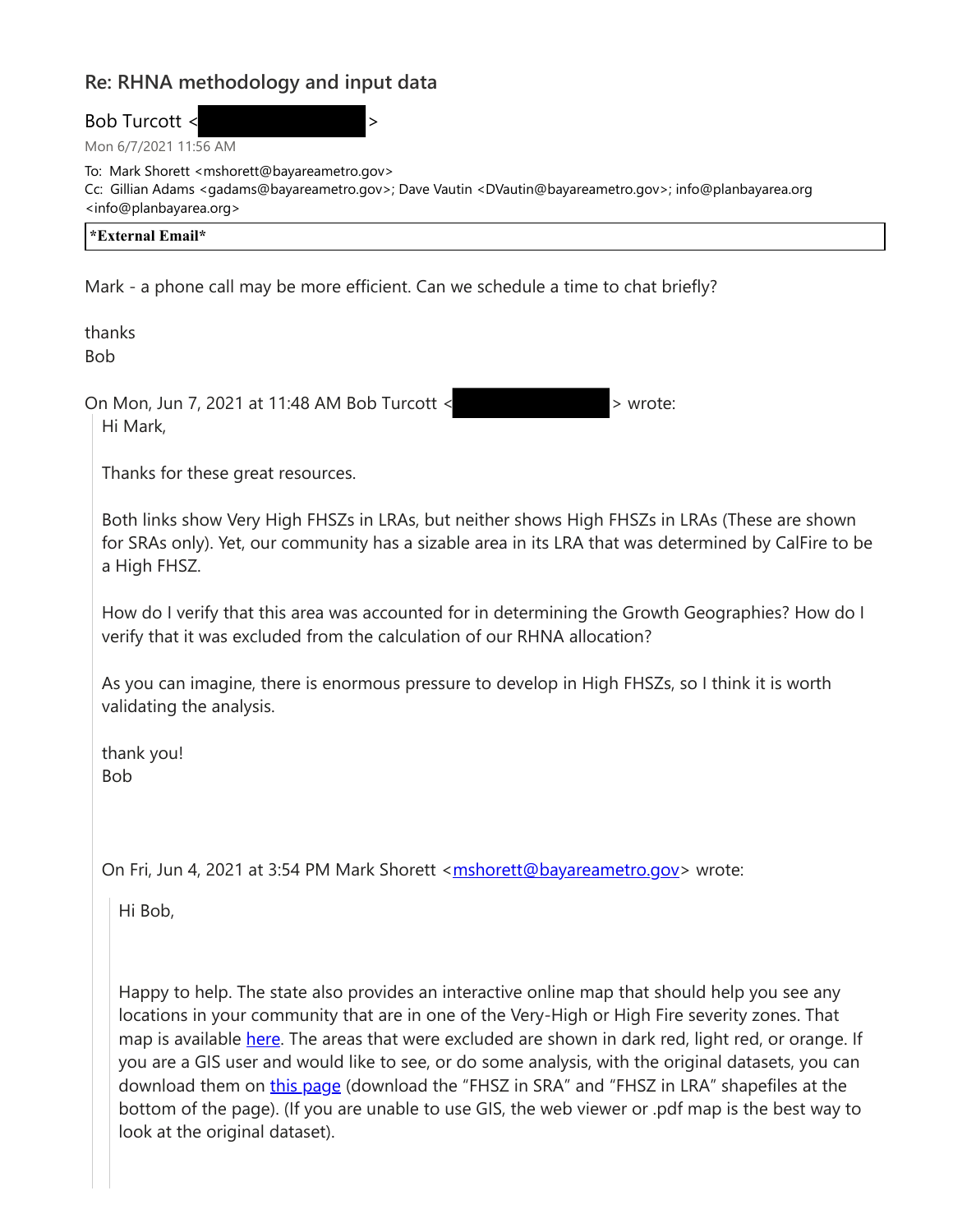| Cc: Gillian Adams <gadams@bayareametro.gov>; Dave Vautin <dvautin@bayareametro.gov>;</dvautin@bayareametro.gov></gadams@bayareametro.gov>                                                      |
|------------------------------------------------------------------------------------------------------------------------------------------------------------------------------------------------|
|                                                                                                                                                                                                |
|                                                                                                                                                                                                |
| Thanks so much for this information. Sorry for the delay. I was trying to educate myself on the                                                                                                |
| I'd like to review the data that was actually used in determining the Growth Geographies for my<br>community, and in particular, how many acres were excluded due to being in "High" and "Very |
|                                                                                                                                                                                                |
|                                                                                                                                                                                                |
|                                                                                                                                                                                                |
|                                                                                                                                                                                                |
|                                                                                                                                                                                                |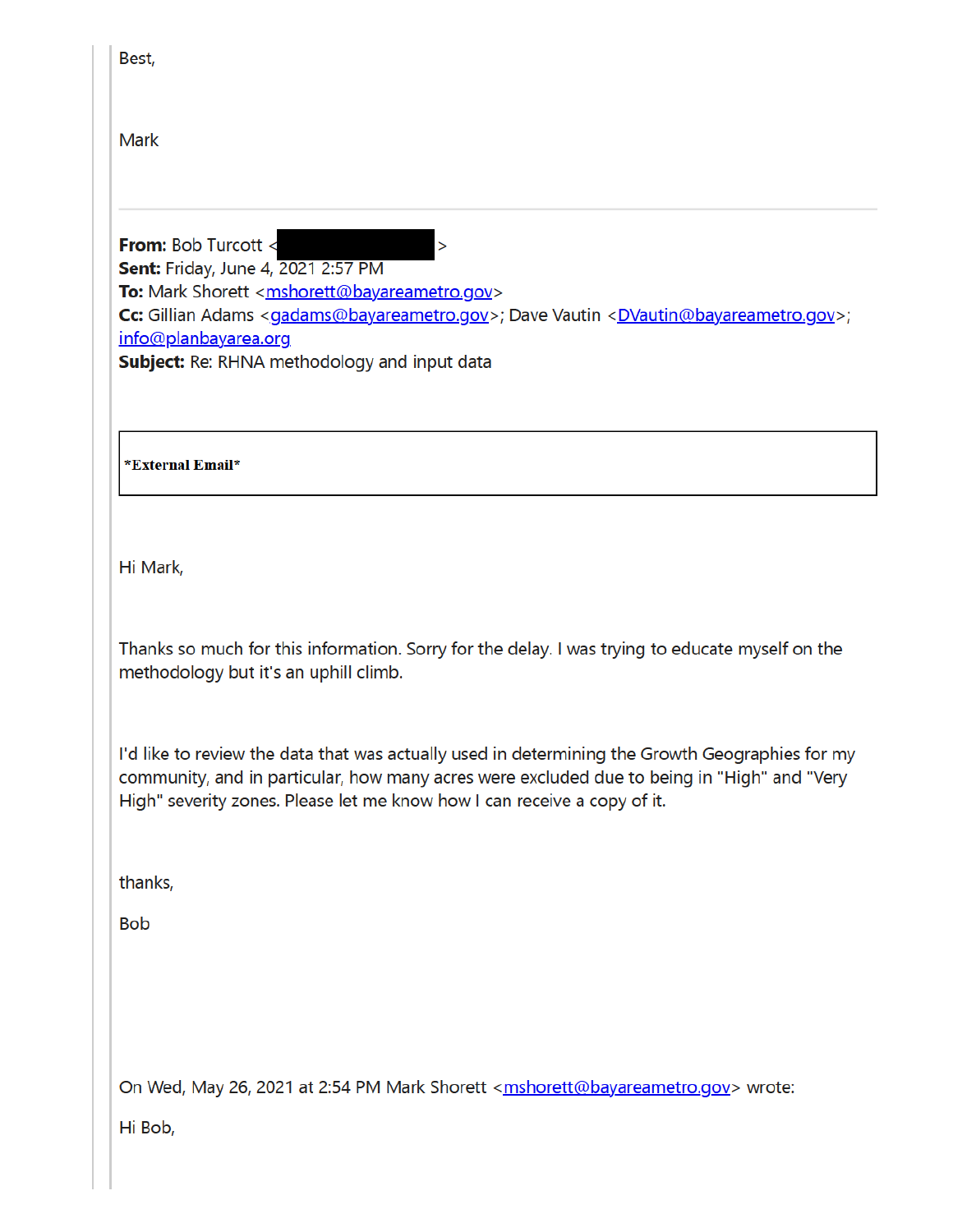Gillian Adams directed your inquiry regarding Cal Fire severity zones to me. You can find the statewide map illustrating Fire Hazard Severity Zones here. Where applicable, detailed maps of individual jurisdictions are available here. (Note that the state identifies Very High Hazard Severity zones everywhere, but only defines High Hazard severity zones in unincorporated areas.)

Consistent with your message, areas indicated as "Very High" Severity in cities and unincorporated areas or "High" Severity in unincorporated areas were not identified as Growth Geographies in Plan Bay Area 2050, which was one input in the RHNA methodology.

Best, Mark Mark Shorett Principal Planner mshorett@bayareametro.gov **BAY AREA METRO** | BayAreaMetro.gov Association of Bay Area Governments Metropolitan Transportation Commission Bay Area Metro Center | 375 Beale Street | Suite 800 San Francisco, CA 94105 (415) 820-7994 -------------------------------------------------------------------------------------- **From:** Bob Turcott <  $\rightarrow$ **Sent:** Sunday, May 23, 2021 10:12 AM **To:** Gillian Adams <gadams@bayareametro.gov> **Subject:** RHNA methodology and input data

**\*External Email\***